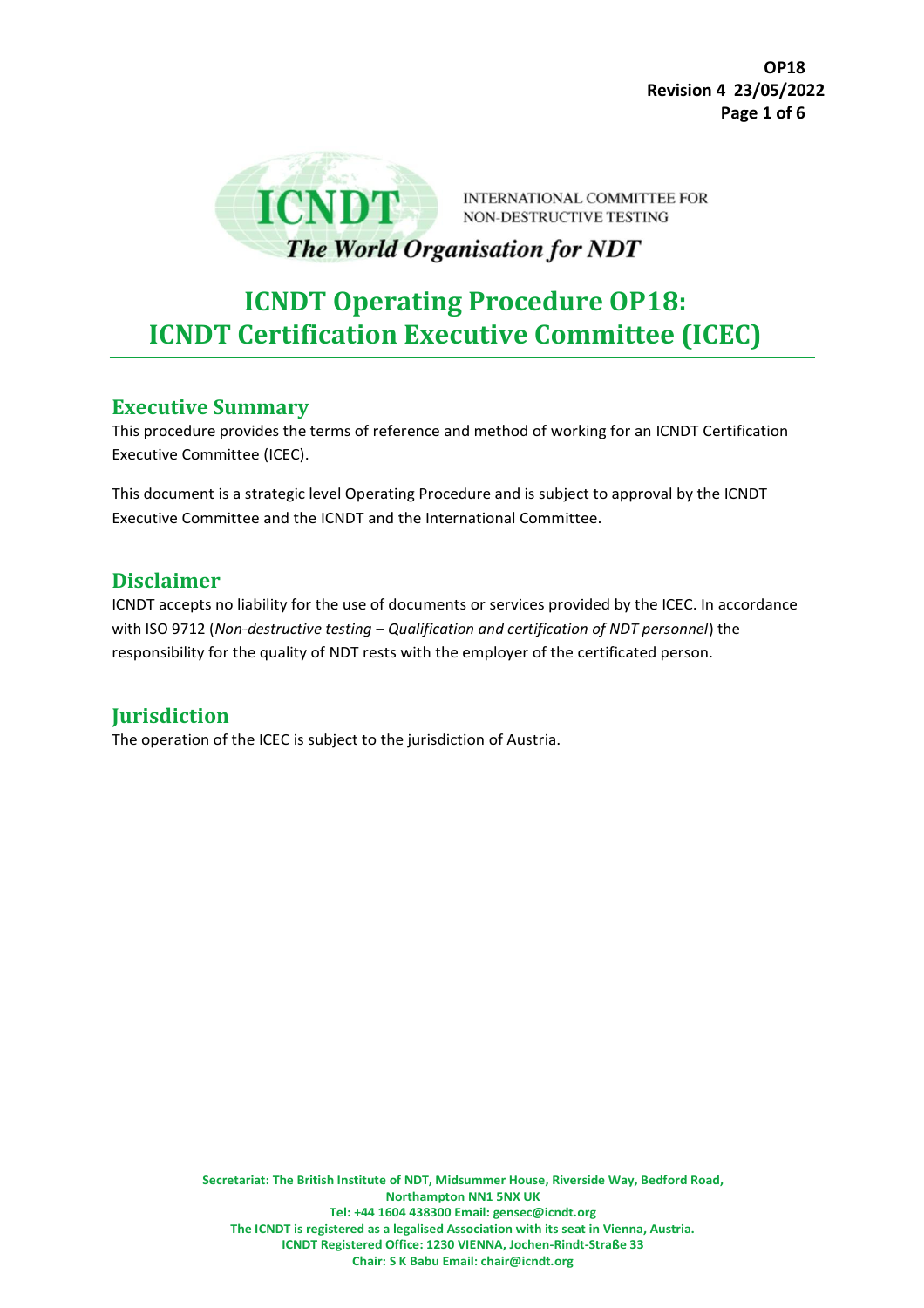| <b>Issue / Draft</b>      | Date       | <b>Details</b>                                                                                | Status / Approval |
|---------------------------|------------|-----------------------------------------------------------------------------------------------|-------------------|
| Draft G                   | 10/12/2012 | Draft distributed for review and comment by<br>ICNDT Chair, WG1 Chair and ICEC Chair          | Draft             |
| Draft H                   | 24/04/2016 | Changes to format and content; draft<br>distributed for review and comment by ICEC<br>members | Draft             |
| Draft I                   |            | Incorporates comments from ICEC members;<br>to IEC for approval                               |                   |
| OP18<br><b>Revision 3</b> | 15/02/2017 | Approved by PGP replaced with approval by<br>the International Committee. Version 1           | For PGP Approval  |
| OP 18 Draft<br>Revision 4 | 14/03/2022 | Incorporates ICEC committee members for<br>special circumstances and re-election of chair     | Approved by GA    |

# **Revision and Approval Status**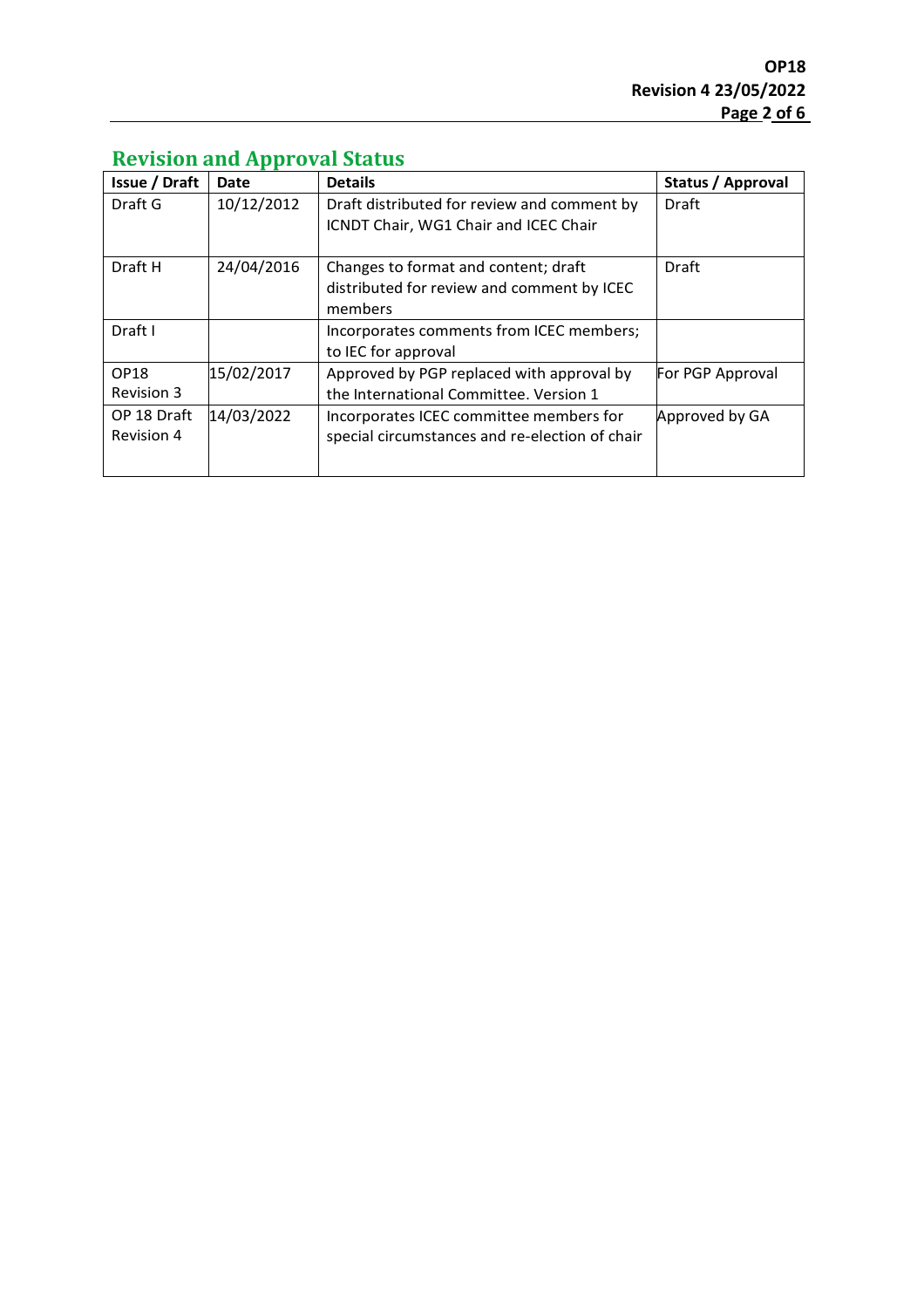## **1 Background**

Clause 8.3 of the ICNDT Constitution states "the ICNDT Executive Committee (IEC) may nominate Working Groups and Committees to execute specific tasks. They shall report on their work to the full ICNDT".

The ICNDT Certification Executive Committee (ICEC) is established to implement and manage processes developed by ICNDT Working Group 1 (WG1) which, according to its terms of reference, is established to achieve specified objectives, detailed in the ICNDT Strategic Plan, covering the fields of qualification and certification. In addition, the ICEC may carry out other tasks prescribed by the IEC.

In order that a functional working relationship is established and maintained, the constitutions of both WG1 and the ICEC include the participation in the meetings of each committee by members of the other.

# **2 Scope**

The ICNDT Executive Committee (IEC) delegates specific responsibilities to the ICNDT Certification Executive Committee for the management of activities relating to NDT personnel qualification and certification, including but not limited to:

- 1. an ICNDT Multilateral Recognition Agreement(MRA),
- 2. conformity assessment of Personnel Certification Bodies (PCBCA) against specified standards or criteria, and
- 3. the management and administration of an ICNDT Bank of Examination Questions (EQB).

## **3 References**

| OP 6         | Approval of ICNDT publications                                                     |  |
|--------------|------------------------------------------------------------------------------------|--|
| OP 19        | <b>ICNDT Multilateral Recognition Agreement</b>                                    |  |
| <b>OP 20</b> | Personnel Certification Body Conformity Assessment                                 |  |
| OP 23        | Management of the ICNDT Examination Question Bank                                  |  |
| <b>OP 24</b> | Procedure for Complaints and Appeals relating to services provided by the<br>ICEC. |  |
| ISO 9712     | Non-destructive testing – Qualification and certification of NDT personnel         |  |
|              |                                                                                    |  |

## **4 Abbreviations**

| <b>Examination Question Bank</b>                    |  |
|-----------------------------------------------------|--|
| <b>ICNDT General Assembly</b>                       |  |
| <b>ICNDT Certification Executive Committee</b>      |  |
| International Committee for Non-Destructive Testing |  |
| <b>ICNDT Executive Committee</b>                    |  |
| <b>Multilateral Recognition Agreement</b>           |  |
| <b>Operating Procedure</b>                          |  |
|                                                     |  |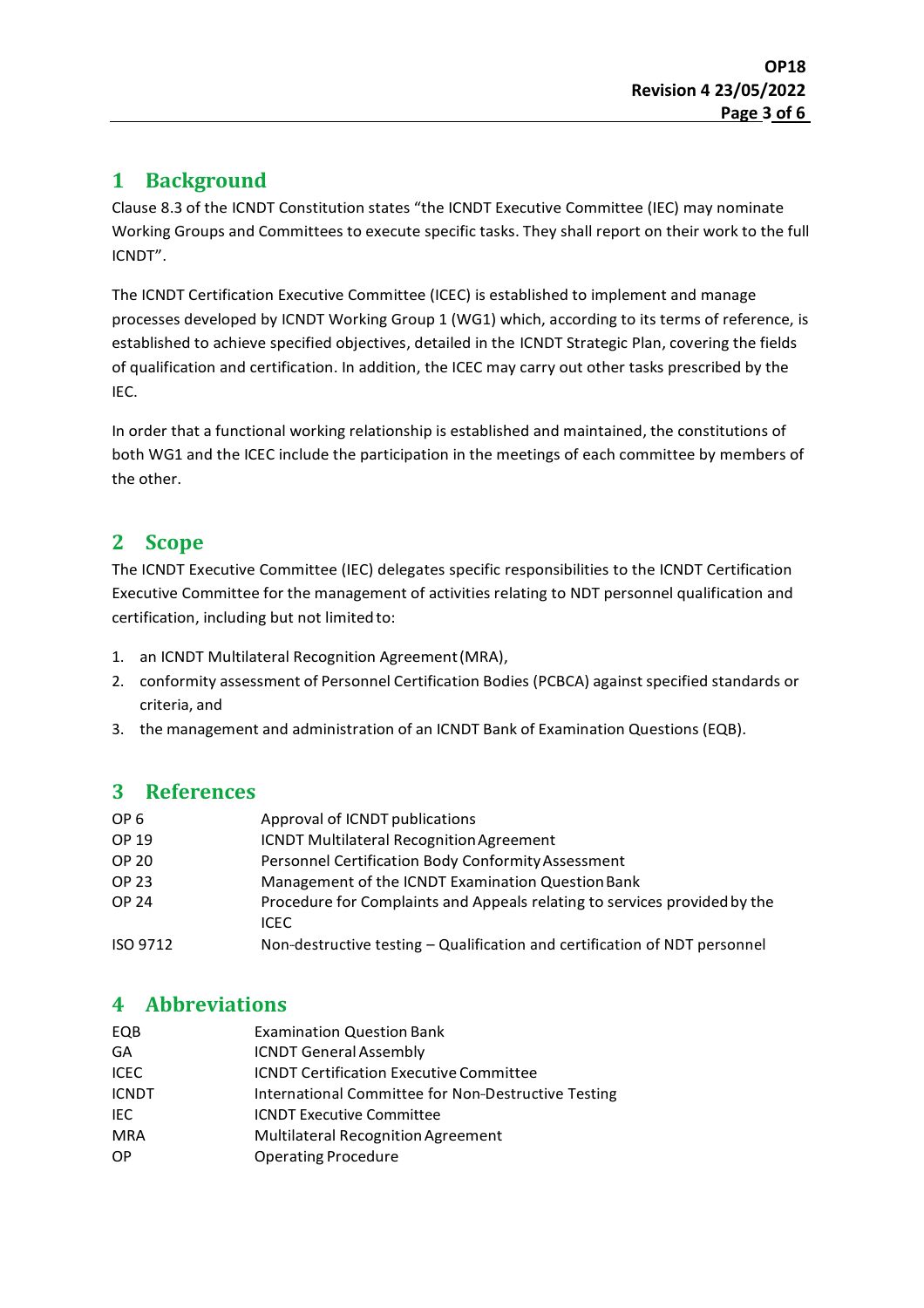PCBCA Personnel Certification Body Conformity Assessment WG1 **ICNDT** Working Group 1

## **5 Responsibilities**

#### **5.1 ICNDT Executive Committee (IEC)**

The IEC holds the following responsibilities with respect to the work of the ICEC:

- 1. Approval of policy;
- 2. Nomination of ICEC Chair and ICEC Members for appointment by the ICNDT General Assembly;
- 3. Appointment of ICEC Secretary;
- 4. Approval of budgets and fees;
- 5. Ensuring ICEC activities are indemnified by adequate liability insurance.

#### **5.2 ICNDT Certification Executive Committee (ICEC)**

The ICEC shall be responsible to the IEC for the management and administration of the processes detailed under Scope (§2 above).

The ICEC shall maintain close liaison with the Chair of WG1 on the technical aspects of personnel qualification and certification.

#### **5.3 ICEC Chair and Vice-Chair**

- 1. By agreement of the IEC, the ICEC Vice--Chair may take on the responsibilities of the ICEC Chair in the event of the unavailability of the Chair.
- 2. The ICEC Chair is responsible to the IEC for planning the work of the ICEC, taking into account the ICNDT Strategic Plan and the requirements of the processes within the scope of the ICEC.
- 3. The ICEC Chair is responsible for all actions taken by the ICEC Secretary.

#### **5.4 ICEC Secretary**

In carrying out the responsibilities herein the ICEC Secretary shall consult the ICEC Chair (or Vice-Chair if appropriate), seeking approval for actions where necessary. Responsibilities are as follows:

- 1. Administering day to day work of the ICEC including, but not limited to, the administration of:
	- 1.1. The ICNDT MRA (OP19).
	- 1.2. The ICNDT PCBCA (OP20).
	- 1.3. The ICNDT EQB (OP23).
- 2. Providing reports on the work of the ICEC to meetings of the IEC and WG1 and others as required.
- 3. Attending meetings of WG1 and IEC asrequired.
- 4. Producing, or managing the production of, Operating Procedures and Work Instructions related to the work of ICEC. This comprises:
	- 4.1. Preparation and circulation of initial drafts.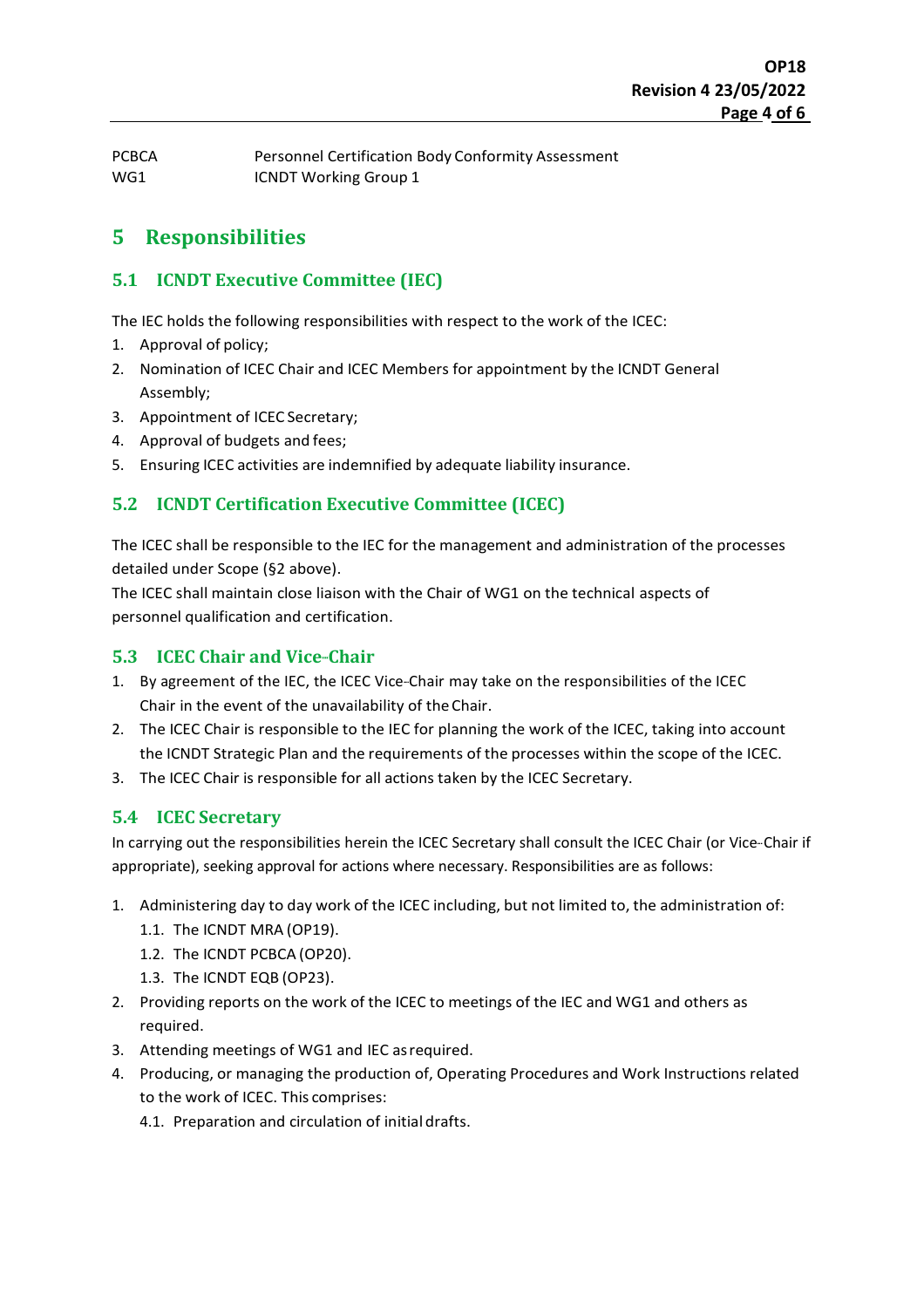- 4.2. Incorporating comments raised and maintaining a record of comments and their resolution.
- 4.3. Arranging publication on the ICNDTwebsite.

# **6 Membership**

- 1. Under normal operating circumstances the ICEC shall comprise seven members: the ICNDT Treasurer, the Chair of ICNDT WG1, a chair, and four further members who are representative of the ICNDT Regions (each preferably, but not mandatorily, from a Signatory to the MRA). Although participating in all the activities of the ICEC, the ICEC Secretary is not a formal voting member of the ICEC.
- 2. The IEC may propose one of the four additional members to take on the role of Vice-Chair (see §5.3 above).
- 3. Other than where ICEC membership is automatic (that is, the Treasurer and WG1 Chair), the Members and Chair (and, if necessary, Vice--Chair) of the ICEC are proposed by the IEC for appointment by the GA.
- 4. ICEC Members shall be appointed by the General Assembly (GA) for a term of office lasting two years until the subsequent GA, with the potential for renewal thereafter.
- 5. Interim appointments, where a member becomes unavailable or where a change of membership is deemed necessary by the ICEC or the IEC, an additional member shall be made by the IEC.
- 6. It is proposed that the position of Chair is to be considered as a rotation post, the chair returning to either a regional representative or vice chair as appropriate.

# **7 Method of Working**

- 1. The ICEC is responsible to the IEC for planning its work, taking into account the ICNDT Strategic Plan and the requirements of the MRA, PCBCA and EQB.
- 2. The ICEC shall not normally hold physical meetings, with business being conducted by email and electronic conferencing. The ICEC Chair and Secretary shall ensure that other members are consulted on significant matters and members shall be provided with regular progress reports.
- 3. The IEC and any member of the ICEC shall have the right to call for a physical meeting of the ICEC. To minimise travel costs, these may be held in association with a GA meeting, ICNDT regional conference or the World Conference onNDT.
- 4. The ICEC shall ordinarily work by consensus. If required, voting shall be by simple majority with a quorum of 50% of the membership. In the case of a tied vote the Chair shall have a casting vote.
- 5. The ICEC shall draft, for approval by the IEC, an annual income and expenditure budget covering the management and administration of the processes detailed under Scope (§2 above).
- 6. The ICEC Chair and/or Secretary (or a member of the ICEC nominated by the Chair) shall:
	- 6.1. Provide reports on the activities of the ICEC to the IEC, attending these meetings when appropriate by arrangement with the IECChair;
	- 6.2. Publicise the activities of the ICEC on the ICNDT website and in the ICNDT Journal;
	- 6.3. Report on the work of the ICEC to ICNDT Working Group1;